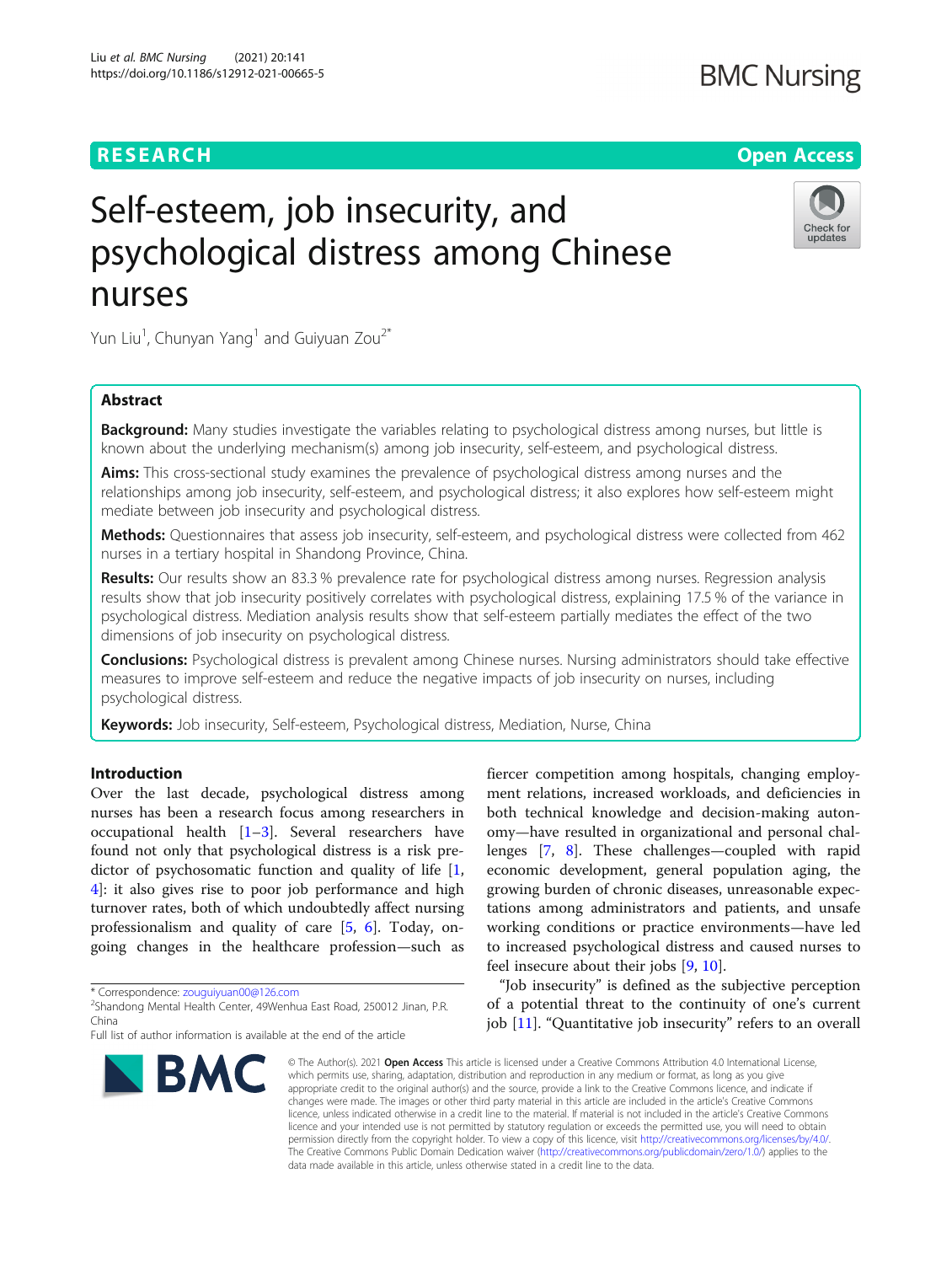concern about the continued existence of the job in the future [\[12,](#page-6-0) [13](#page-6-0)]. "Qualitative job insecurity," on the other hand, refers to perceived threats of impaired quality in the employment relationship, such as a reduction in income, a lack of career opportunities, and the deterioration of working conditions [[12](#page-6-0)]. Job insecurity is a form of job stress that undoubtedly affects professional performance and psychosomatic health [\[14](#page-6-0)–[16](#page-6-0)]. In addition, researchers have found a significant relationship between job insecurity and sleep disorders, psychological distress, burnout, job satisfaction, and problems with family relationships [\[16,](#page-6-0) [17](#page-6-0)]. While a large number of population-based empirical studies have investigated the detrimental effects of job insecurity on work-related attitudes and health and well-being outcomes, studies on the relationship between job insecurity and psychological distress among nurses are limited [\[18](#page-6-0), [19\]](#page-6-0).

Self-esteem has also attracted research attention as a psychosocial determinant of nurse health [[20,](#page-6-0) [21\]](#page-6-0). Selfesteem is defined as an individual's feelings regarding their personal worth, competence, and suitability [[22](#page-6-0), [23\]](#page-6-0). Studies have shown that self-esteem is one of the strongest predictors of life satisfaction, and it negatively correlates with psychological distress (especially in the forms of anxiety, depression, interpersonal problems, and high values in terms of the general severity index of symptom disorders) [\[24](#page-6-0)–[26\]](#page-6-0). Thus, self-esteem is important to an individual's psychological development. Self-esteem is a psychological determinant that can help individuals effectively cope with stressful dilemmas [[23](#page-6-0), [27\]](#page-6-0). Previous surveys found that self-esteem negatively correlates with perceived stress [\[22](#page-6-0)], and that it is worthwhile to consider self-esteem as an intermediary variable [[21,](#page-6-0) [28,](#page-6-0) [29](#page-6-0)]. For example, Wang revealed that an individual's self-esteem could mediate the relationship between occupational stress and well-being [[27\]](#page-6-0). Based on these facts, we assert that self-esteem might mediate the effects of job insecurity among nurses, especially psychological distress.

#### **Objectives**

This cross-sectional study looks to achieve the following aims. First, it investigates the prevalence of psychological distress among Chinese nurses; second, it examines the relationships among job insecurity, self-esteem, and psychological distress; finally, it explores the mediation of self-esteem on job insecurity and psychological distress.

#### Methods

#### Study design, setting, and sampling, and ethical considerations

We undertook our cross-sectional study in a tertiary hospital in Shandong Province, China, from July 2018 to September 2018; we used convenience sampling to survey registered nurses. We calculated the sample size as per the following formula:  $N = (\mu \alpha S/\delta)^2$  (where  $\mu_{\alpha} =$ 1.96, and the  $S/\delta$  value = 10 according to the pilot study); in so doing, considering 20 % nonresponse rates, we found the minimum sample size was 461. A total of 480 nurses employed at the hospital were invited to participate in the survey, to which 462 of them responded (response rate: 96.25 %). The inclusion criteria for the participants were as follows: (a) held a nursing practice license in the People's Republic of China, and (b) were directly involved in a nursing unit (i.e., internal medicine department, surgical department, intensive care unit, emergency department, or gynecology department).

Our study design and procedures were approved by the ethics committee of Shandong Mental Health Center (2018R23). These procedures were conducted in accordance with the ethical standards of the 1964 Helsinki Declaration. All participants were informed of the purposes and procedures of the study and provided written informed consent.

#### Data collection procedures

Prior to formal execution, we telephoned each head nurse and explained the purpose of our study, and invited them to promote our research among the nurses. Data collection was conducted separately in each participating hospital ward.

Participants were informed orally and in writing of the study's purpose, along with information on their rights as participants and the anonymity of this research project; we invited them to participate in our survey (i.e., a selfadministered hard-copy questionnaire), which they were instructed to complete in a staff room or health education room following their daily work. The questionnaire required approximately 10–15 min of completion time. Ultimately, 462 nurses returned the completed questionnaires (response rate: 96.25 %). The most frequently cited reason for refusal was a lack of interest in the survey.

#### Participants' sociodemographic characteristics

The sociodemographic characteristics of the participants included age, gender, educational level, marital status, economic status, years of work experience, and job type.

#### Rosenberg self-esteem scale

The Rosenberg self-esteem scale (RSES), a measure of individual self-esteem, comprises 10 items such as "All in all, I am inclined to feel that I am a failure." [\[30\]](#page-6-0). The respondents rated each item according to the extent to which they agreed with the statement therein, on a fourpoint Likert scale whose values ranged from 1 (do not agree at all) to 4 (agree completely). Answers were summed to obtain a total score ranging from 10 to 40,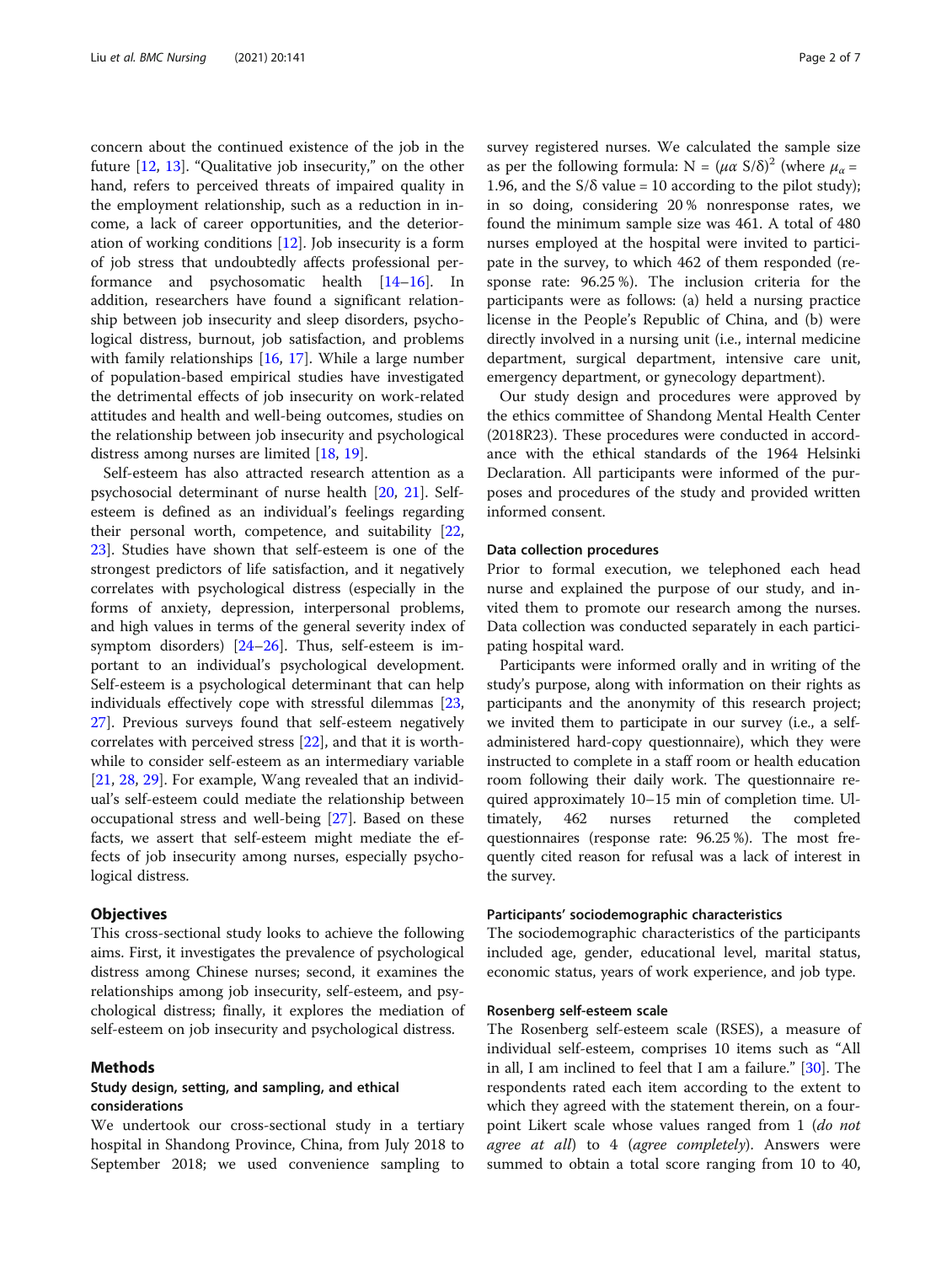with a higher score indicating a higher level of selfesteem. Factor analysis has shown the Chinese version of the RSES to be a valid single structure, and its alpha reliability for Chinese nurse sample ranges from 0.83 to 0.85 [[31,](#page-6-0) [32\]](#page-6-0). In this survey, the Cronbach's α of the RSES is 0.79.

#### Kessler-10 rating scale

We used the Kessler-10 (K10) rating scale developed by Kessler and Mroczek to evaluate the level of mental health among the nurses [[33\]](#page-6-0). This scale consists of 10 items; we obtained a response to each item via a fivepoint Likert scale with values ranging from 1 (*not at all*) to 5 (extremely). The total score for each participant ranged from 10 to 50, with a higher total score indicating a higher level of psychological distress. A total score ≥ 16 indicates psychological distress. Many studies support the psychometric properties of the K10 as a measure of mental health among clinical and nonclinical samples [\[34](#page-6-0), [35](#page-6-0)]. Moreover, the K10 has also being found to be reliable and generate valid results among Chinese nurses [\[36](#page-6-0)], and in the current study its Cronbach's α is 0.92.

#### Job insecurity scale

We evaluated job insecurity using a seven-item scale developed by Hellgren [\[12](#page-6-0)]. The scale consists of two dimensions—one containing three items, and the other four—and it was designed to evaluate quantitative and qualitative insecurity. Participants were required to rate each item on a five-point Likert scale ranging from 1 (strongly disagree) to 5 (strongly agree). A combination of higher quantitative and qualitative insecurity indicated greater job insecurity. The scale has been proven valid  $(\chi^2/df = 2.283, \text{ CFI} = 0.979, \text{ NFI} = 0.974, \text{ RMSEA} = 0.076)$ and reliable in measuring job insecurity experienced by clinical nurses [[37\]](#page-6-0). (In the current study, the Cronbach's α is 0.730, 0.949, and 0.903 for the overall job insecurity scale and the subscales.) In the current study, the Cronbach's α for the quantitative and qualitative insecurity is 0.76 and 0.87, respectively.

#### Data analysis

We used the Statistical Package for the Social Sciences (SPSS) software (v22) (IBM Corp., Armonk, NY, USA) in all analyses. We calculated descriptive statistics for psychological distress, job insecurity, self-esteem, and sociodemographic information. We used an analysis of variance or *t*-test to evaluate differences among the participants in terms of psychological distress, and Pearson's r was calculated to examine correlations among psychological distress, self-esteem, and job insecurity among nurses in China. We also undertook hierarchical regression analysis to explore the mediating effects of selfesteem between job insecurity and psychological distress, according to Baron and Kenny's method [\[38](#page-6-0)], and generated a standardized estimate (β), F,  $\mathbb{R}^2$ , and  $\mathbb{R}^2$ -changes  $(\Delta R^2)$  for each step. Finally, we applied a nonparametric resampling method (2000 iterations) by running the PROCESS plugin in the SPSS Macro, as proposed by Preacher and Hayes, to examine the statistical significance of the mediating effect [\[39](#page-6-0)]. Before performing the regression analyses, we standardized all continuous variables to prevent multicollinearity. In all analyses, we considered any  $p$  value < 0.05 statistically significant.

#### Results

#### Sociodemographic information and distribution of psychological distress in categorical items

As Table [1](#page-3-0) shows, the sample comprises 428 (92.6 %) women and 34 (7.4 %) men. The mean age of the participants was  $31.19 \pm 6.36$  years, and their average years of work experience was  $8.65 \pm 7.12$  months. Regarding duration of employment, 33.3 % had worked as nurses for 6–10 years, and 24.9 % for more than 10 years. In terms of education, 339 (73.4 %) of the nurses had earned a bachelor's degree or higher; additionally, 71.9 % were married. Regarding job type, 40.5 % were permanent nurses. We observed no significant differences between psychological distress and sociodemographic information, save for years of work experience and job type.

#### Scores and correlations among self-esteem, job insecurity, and psychological distress

Table [2](#page-3-0) shows descriptive results with respect to selfesteem, psychological distress, quantitative insecurity, and qualitative insecurity, the scores for which are  $28.11 \pm 3.24$ ,  $23.72 \pm 7.22$ ,  $7.78 \pm 2.50$ , and  $6.81 \pm 3.01$ , respectively. A total of 387 nurses reported high levels of psychological distress, with 83.8 % of sample scores being ≥ 16. Table [2](#page-3-0) also presents the Pearson's correlation results. Self-esteem negatively correlates with each of quantitative insecurity ( $r = -0.278$ ,  $p < 0.01$ ), qualitative insecurity  $(r = -0.251, p < 0.01)$ , and psychological distress ( $r = -0.374$ ,  $p < 0.01$ ). Psychological distress, on the other hand, positively correlates with quantitative insecurity  $(r = -0.339, p < 0.01)$  and qualitative insecurity  $(r = -0.282, p < 0.01).$ 

#### Results of hierarchical linear regression analysis

Our hierarchical linear regression analysis results (Table [3\)](#page-3-0) show that the control variable (i.e., years of work experience) does not significantly correlate with psychological distress in step 1 ( $R^2$  = 0.001). Quantitative insecurity (β = 0.306,  $p$  < 0.001) and qualitative insecurity ( $\beta$  = 0.236,  $p$  < 0.001) are significantly positive predictors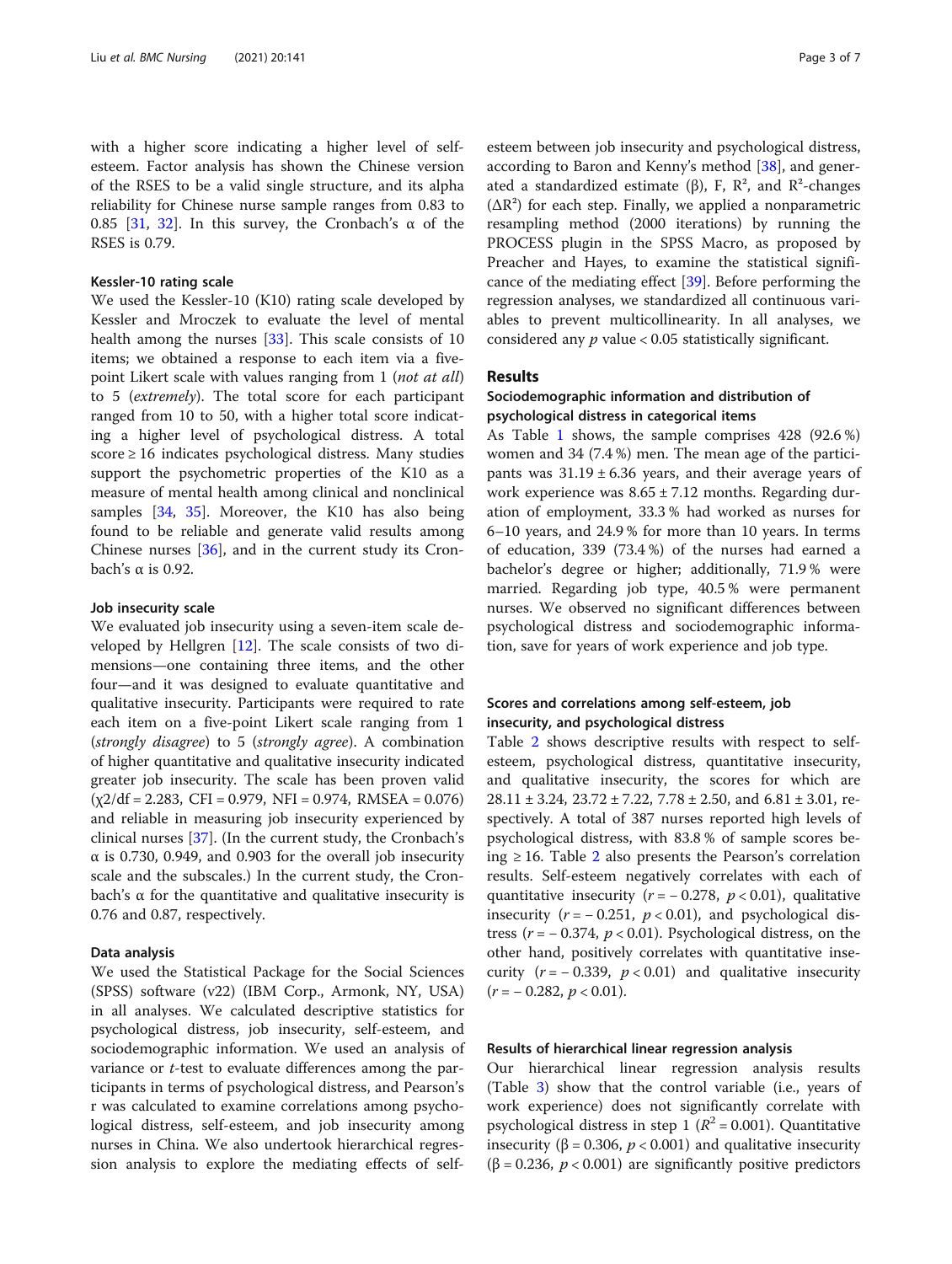| Variable                   | n (%)     | <b>Psychological Distress</b><br>(Mean $\pm$ SD) | t/F    | P     |
|----------------------------|-----------|--------------------------------------------------|--------|-------|
| Age                        |           |                                                  | 2.034  | 0.132 |
| < 30 years                 | 266(57.6) | $24.03 \pm 7.14$                                 |        |       |
| $31 \sim 40$ years         | 150(32.5) | $23.79 \pm 7.01$                                 |        |       |
| $>40$ years                | 46(10.0)  | $21.72 \pm 8.20$                                 |        |       |
| Gender                     |           |                                                  | 3.835  | 0.051 |
| Female                     | 428(92.6) | $23.57 \pm 7.07$                                 |        |       |
| male                       | 34(7.4)   | $25.59 \pm 8.87$                                 |        |       |
| Years of working           |           |                                                  | 4.217  | 0.006 |
| $<$ 3 years                | 108(23.4) | $24.31 \pm 7.19$                                 |        |       |
| $3 \sim 5$ years           | 85(18.4)  | $23.08 \pm 7.12$                                 |        |       |
| $6 \sim 10$ years          | 154(33.3) | $24.95 \pm 7.09$                                 |        |       |
| > 10 years                 | 115(24.9) | $22.00 \pm 7.22$                                 |        |       |
| Education level            |           |                                                  | 1.590  | 0.208 |
| Junior school or under     | 123(26.6) | $23.73 \pm 7.59$                                 |        |       |
| Bachelor's degree or above | 339(73.4) | $23.72 \pm 7.10$                                 |        |       |
| Economic conditions        |           | $P = 0.066$                                      | 2.730  | 0.066 |
| $< 3000$ ¥                 | 102(22.1) | $25.03 \pm 7.97$                                 |        |       |
| $3000 \sim 5000$ ¥         | 233(50.4) | $23.65 \pm 6.73$                                 |        |       |
| $> 5000$ ¥                 | 127(27.5) | $22.80 \pm 7.37$                                 |        |       |
| Marital status             |           |                                                  | 0.328  | 0.567 |
| Single                     | 117(25.3) | $23.64 \pm 7.29$                                 |        |       |
| Married                    | 345(74.7) | $23.97 \pm 7.05$                                 |        |       |
| Job type                   |           |                                                  | 18.993 | 0.000 |
| Permanent nurse            | 177(40.5) | $24.96 \pm 8.13$                                 |        |       |
| Temporary nurse            | 285(59.5) | $22.95 \pm 6.94$                                 |        |       |

<span id="page-3-0"></span>**Table. 1** Sociodemographic information and distribution of psychological distress in categorical items ( $N = 462$ )

of psychological distress in step 2, explaining the 17.5 % variance in psychological distress. In the third step, selfesteem (β = -0.256,  $p < 0.001$ ) does not predict psychological distress, and accounts for the 5.7 % variance in psychological distress. When we add self-esteem to the regression model, the relationship with each of quantitative insecurity (β = 0.306 to β = -0.242,  $p < 0.001$ ), qualitative insecurity ( $\beta = 0.236$  to  $\beta = 182$ ,  $p < 0.001$ ), and psychological distress significantly attenuates. Based on

Table. 2 Mean, Standard Deviations (SD) and Correlation of Variables

| <b>Variables</b>          | Mean $\pm$ SD 1                       |  | 3       | 4 |
|---------------------------|---------------------------------------|--|---------|---|
| 1 Self-esteem             | $28.11 + 3.24$ 1                      |  |         |   |
| 2 Quantitative Insecurity | $7.78 + 2.50 - 0.278**$ 1             |  |         |   |
| 3 Quality Insecurity      | $6.81 \pm 3.01$ $-0.251***$ 0.147** 1 |  |         |   |
| 4 Psychological Distress  | $23.72 \pm 7.22$ $-0.374***$ 0.339**  |  | 0.282** |   |
|                           |                                       |  |         |   |

\*\* P < 0.01

Table. 3 Hierarchical Linear Regression Analysis Results

| Variable                                                             | <b>Psychological Distress</b> |            |             |  |  |
|----------------------------------------------------------------------|-------------------------------|------------|-------------|--|--|
|                                                                      | Step3                         | Step2      | Step3       |  |  |
| <b>Block 1</b>                                                       |                               |            |             |  |  |
| Years of Working                                                     | $-0.074$                      | $-0.075$   | $-0.045$    |  |  |
| Job type                                                             | $-0.009$                      | $-0.019$   | $-0.023$    |  |  |
| <b>Block 2</b>                                                       |                               |            |             |  |  |
| Quantitative Insecurity                                              |                               | $0.306***$ | $0.242***$  |  |  |
| Qualitative Insecurity                                               |                               | $0.236***$ | $0.182***$  |  |  |
| Block 3                                                              |                               |            |             |  |  |
| Self-esteem                                                          |                               |            | $-0.256***$ |  |  |
| F                                                                    | 1.269                         | 24.386***  | 27.637***   |  |  |
| $R^2$                                                                | 0.001                         | 0.176      | 0.233       |  |  |
| $\triangle R^2$                                                      | 0.001                         | 0.175      | 0.057       |  |  |
| $\mathbf{v} \cdot \mathbf{v}$ $\mathbf{v}$ $\mathbf{v}$ $\mathbf{v}$ |                               |            |             |  |  |

 $P < 0.001$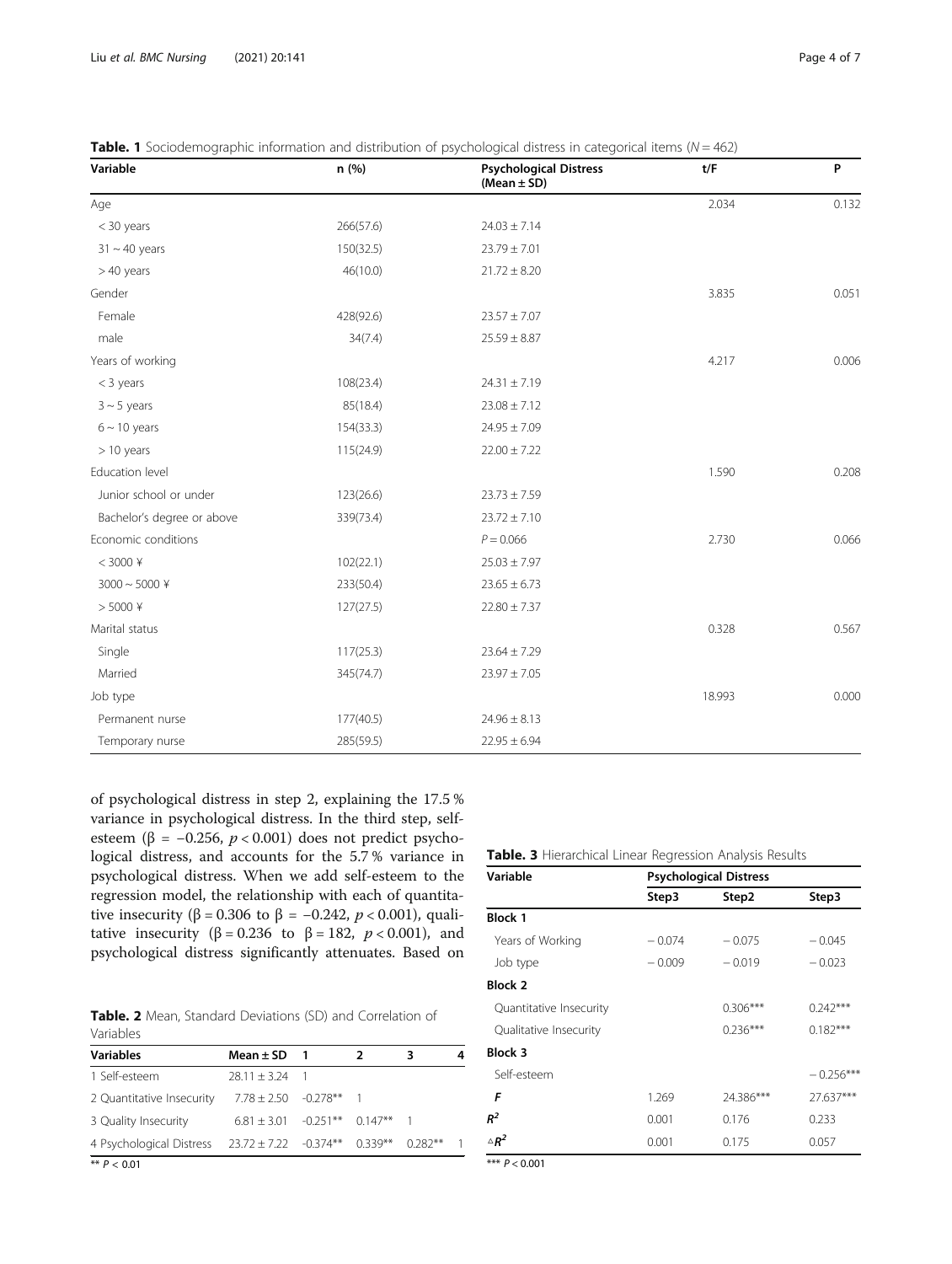the fourth step of Baron and Kenny's method, we can conclude that self-esteem partially mediates the relationship between the two dimensions of job insecurity and psychological distress.

Our bootstrapping results (Table 4) indicate that the path coefficient of the indirect effect of quantitative insecurity on psychological distress through self-esteem is 0.2432 (95 % confidence interval [CI]: 0.1437, 0.3826). The path coefficient of the direct effect of quantitative insecurity on psychological distress is 0.7368 (95 % CI: 0.4898, 0.9837); our bootstrapping results also show that the path coefficient of the indirect effect of quality insecurity through self-esteem is 0.1979 (95 % CI: 0.1085, 0.3103). The path coefficient of the direct effect of qualitative insecurity on psychological distress is 0.4821 (95 % CI: 0.2759, 0.6884). Thus, self-esteem is a partial mediator between each of quantitative insecurity and qualitative insecurity and psychological distress.

#### **Discussion**

To the best of our knowledge, the current study is among the first to examine self-esteem as a potential mediator between job insecurity and psychological distress among Chinese nurses. Our main findings are as follows. The prevalence of psychological distress is 83.8 %, and the two dimensions of job insecurity positively correlate with psychological distress, whereas selfesteem negatively correlates with psychological distress. The results of mediation analysis show that self-esteem is a partial mediator between the two dimensions of job insecurity and psychological distress.

Additionally, the findings of the current study also enrich those of earlier surveys  $[14–16]$  $[14–16]$  $[14–16]$  $[14–16]$  and explain why not everyone that suffers from job insecurity experiences psychological distress. The prevalence of psychological distress reported in this study resembles that reported elsewhere [[23](#page-6-0)]. We found the years of work experience highly relevant to psychological distress, in that the more years of work experience one has, the less psychological distress they are likely to have; this finding is also con-sistent with that of a previous survey [[36](#page-6-0)]. In addition, we found that job type relates to psychological distress, in line with existing research results [\[36](#page-6-0), [37\]](#page-6-0). We might also assert that temporary nurses are more likely to accept the inherent instability of contractual employment work than permanent nurses, and this acceptance might manifest as lower levels of psychological distress.

Our research revealed that among nurses, job insecurity and two dimensions of job insecurity positively correlate with psychological distress; this finding aligns with that of Kachi [[40\]](#page-6-0). Other studies confirm that job insecurity has serious consequences not only on individuallevel financial capacity, but also on psychosomatic health [[15,](#page-6-0) [17](#page-6-0), [41](#page-6-0)]. According to conservation of resource theory, when nurses feel that their job stability or continuity is threatened, they will invest considerable psychological, physiological, and emotional resources into maintaining and protecting their job, which is naturally vital to them. However, if their efforts go unrewarded, emotional exhaustion will occur. With the deepening of China's healthcare reforms, more and more of China's nurses will find themselves worried about their job stability, job rewards, and future career development, and this could lead to higher levels of psychological distress [\[3](#page-6-0), [7](#page-6-0), [9](#page-6-0)].

The current study found that self-esteem negatively correlates with psychological distress; this is a finding observed in previous studies [\[23](#page-6-0), [27](#page-6-0)]. Feng et al. show that nurses with high positive self-image tend to have greater career adaptability resources, and consequently feel more enthusiastic about their job [[23](#page-6-0)]. Nurses with

| Independent            | Mediating<br>Variable | Predictor                                                                              | Pathway        | <b>Estimate</b> | <b>SE</b> | 95 % CI            |
|------------------------|-----------------------|----------------------------------------------------------------------------------------|----------------|-----------------|-----------|--------------------|
| Variable               |                       |                                                                                        |                |                 |           | LL UL              |
| Psychological distress | Self-esteem           | Self-esteem: Quantitative Insecurity                                                   | a.             | $-0.3604$       | 0.0581    | $-0.4746 - 0.2462$ |
|                        |                       | Psychological distress: self-esteem                                                    | $b_1$          | $-0.6749$       | 0.0968    | $-0.8652 - 0.4846$ |
|                        |                       | Indirect effect through self-esteem psychological<br>distress: Quantitative Insecurity | $a_1b_1$       | 0.2432          | 0.0601    | 0.1437 0.3826      |
|                        |                       | Direct effect of Quantitative Insecurity on psychological<br>distress                  | C <sub>1</sub> | 0.7368          | 0.1257    | 0.4898 0.9837      |
|                        |                       | Self-esteem: Quality Insecurity                                                        | a <sub>2</sub> | $-0.2706$       | 0.0486    | $-0.3663 -0.1751$  |
|                        |                       | Psychological distress: self-esteem                                                    | b <sub>2</sub> | $-0.7201$       | 0.0974    | $-0.9116 - 0.5287$ |
|                        |                       | Indirect effect through self-esteem psychological distress:<br>Quality Insecurity      | $a_2b_2$       | 0.1949          | 0.0515    | 0.1085 0.3103      |
|                        |                       | Direct effect of Quality Insecurity on psychological distress                          | C <sub>2</sub> | 0.4821          | 0.1050    | 0.2759 0.6884      |

**Table. 4** Self-esteem mediates the relationship between the dimensions of job insecurity and psychological distress

Note: a1 a2 means "the pathway of quantitative insecurity or quality insecurity could predict self-esteem, b1 b2 means "the pathway of self-esteem could predict psychological distress, c1 c2 means "the pathway of quantitative insecurity or quality insecurity could predict psychological distress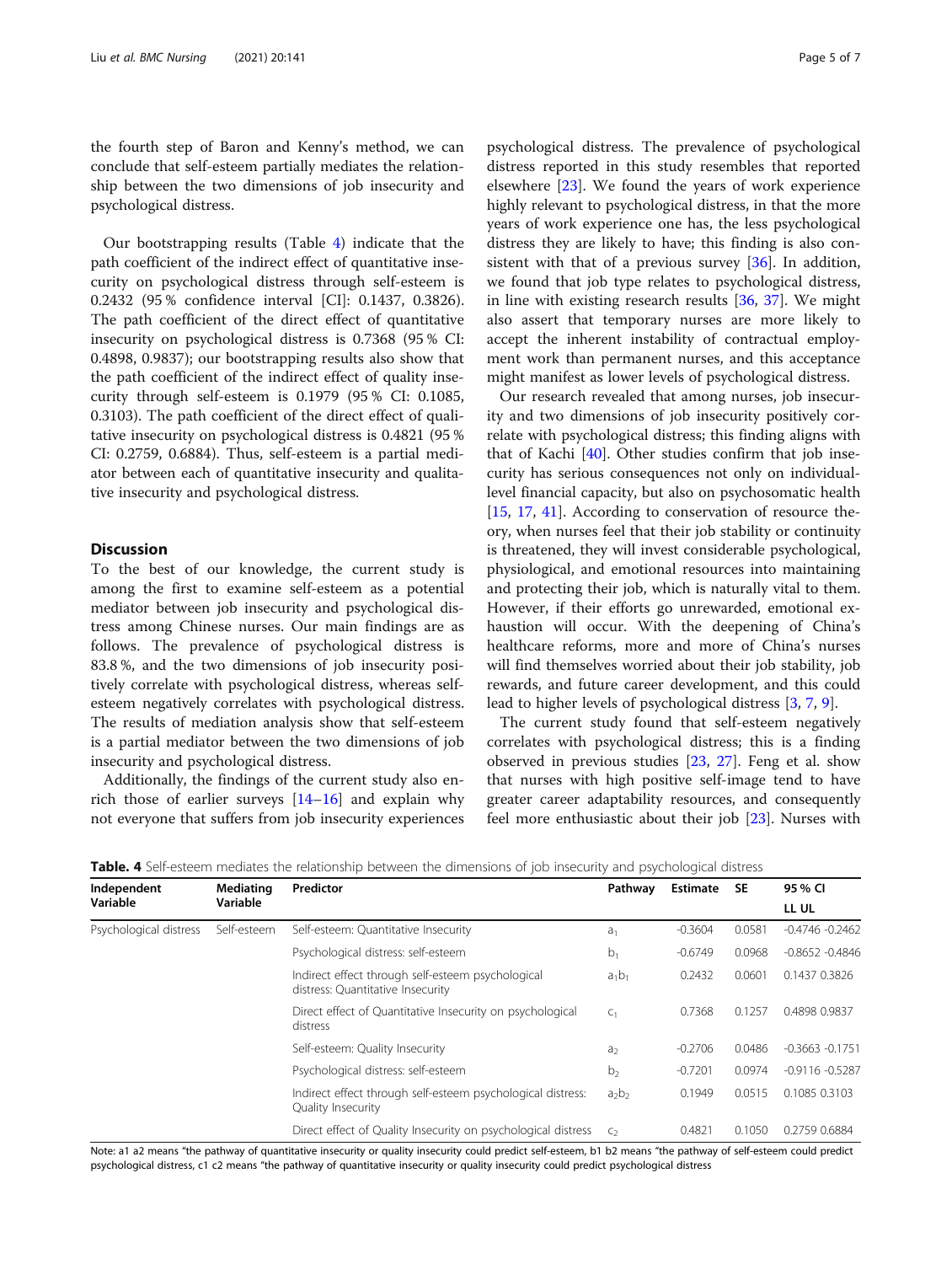<span id="page-5-0"></span>low self-esteem, on the other hand, exhibit limited coping resources and perceive of their professional environment as uncontrolled; these conditions subsequently increase their risk for psychological distress. Simultaneously, nurses with low self-esteem often feel incompetent and worthless—in which case, they would strive to manage the negative effects of those beliefs, perhaps in dysfunctional ways. In this way, they can become even more distressed. Inversely, nurses who have a positive sense of self-esteem are more flexible, and they can accept their strengths and weaknesses. Considering the mitigating effects of self-esteem against psychological distress, it would appear that interventions that aim to bolster self-esteem—such as training or individual sessions involving a psychological counseling platform, setting up a "peer support team," and creating a healthy organizational atmosphere—should be suggested.

This study is especially important, given that it is the first empirical attempt to reveal how self-esteem mediates between job insecurity and psychological distress among Chinese nurses. These results enrich previous findings about the explanatory mechanisms underlying the job insecurity–outcome relationship [\[22](#page-6-0), [42\]](#page-6-0). The current findings indicate that modest levels of job insecurity can motivate employees to make constructive suggestions and change their current personal situation steps that result in (and exemplify) successful coping. Conversely, high levels of job insecurity can erode an individual's competence and their ability to manage a given situation, thereby resulting in adverse mental health effects [\[22](#page-6-0)]. Recent research suggests that context (e.g., a supportive, cooperative work climate) can influence an individual's self-esteem, and that success or failure in various situations can result in fluctuations in an individual's self-esteem [[43,](#page-6-0) [44](#page-6-0)]. Meanwhile, the current findings also support the assertion that self-esteem, as a key intermediary process, affects employees' reactions to job stressors. Considering the great importance of selfesteem against psychological distress—not to mention fluctuations in self-esteem—it appears that interventions by which to strengthen individual-level self-esteem would be of great benefit.

The current study, like all studies, has several limitations. First, due to its cross-sectional nature, we were unable to ascertain causal relationships among self-esteem, job insecurity, and psychological distress. Second, all data were collected using self-reported questionnaires, a process that incurs unavoidable reporting bias. Third, the participants were recruited from a tertiary hospital, and the sample size was small; these factors limit the generalizability of the results and weaken the statistical power. Future empirical longitudinal studies across hospitals of different classification will be required to establish causality and distinction among the variables.

#### **Conclusions**

In summary, 83.8 % of the nurses participating in this study reported experiencing psychological distress. The two dimensions of job insecurity positively correlated with psychological distress, whereas self-esteem negatively correlated with psychological distress; mediation analysis showed that self-esteem was a partial mediator between the two dimensions of job insecurity and psychological distress. These findings call on health managers and researchers to take measures to strengthen self-esteem in the fight against psychological distress measures that can take the form of various training and/ or psychological well-being programs.

#### Acknowledgements

We would like to thank all the participants of this study for their involvement. We also would like to thank Editage ([www.editage.cn](http://www.editage.cn)) for English language editing.

#### Authors' contributions

LY & YCY were involved in investigation, data curation and writing original draft. ZGY participated in the design of the study and produced the formal analysis, writing-review editing. All authors (LY, YCY and ZGY) have read and approved the manuscript.

#### Funding

The study obtained no funding.

#### Availability of data and materials

The datasets generated and analyzed for the current study are not publicly available due to IRB agreements but are available from the corresponding author on reasonable request.

#### Declarations

#### Ethics approval and consent to participate

The study all procedures in this study were approved by the ethics committee of Shandong Mental Health Center (2018R23) and were conducted in accordance with the ethical standards of the 1964 Helsinki declaration. All participants were informed of the purposes and procedures of the study and signed the written informed consent before the conduct of the study. During the whole study process, the privacy and anonymity of participants would be fully protected since no identifying information such as their names, addresses on any of the participants were collected. Data were summarized and reported only in the aggregate. Written permission was taken from the author of Job Insecurity Scale, Rosenberg Self-Esteem Scale (RSES) and Kessler-10 Rating Scale, respectively.

#### Consent for publication

Not applicable.

#### Competing interests

Authors declare no conflict of interest.

#### Author details

<sup>1</sup> Liaocheng People's Hospital, Liaocheng, China. <sup>2</sup> Shandong Mental Health Center, 49Wenhua East Road, 250012 Jinan, P.R. China.

#### Received: 8 February 2021 Accepted: 27 July 2021 Published online: 10 August 2021

#### References

1. Kunie K, Kawakami N, Shimazu A, Yonekura Y, Miyamoto Y. The relationship between work engagement and psychological distress of hospital nurses and the perceived communication behaviors of their nurse managers: A cross-sectional survey. Int J Nurs Stud. 2017;71:115–24.